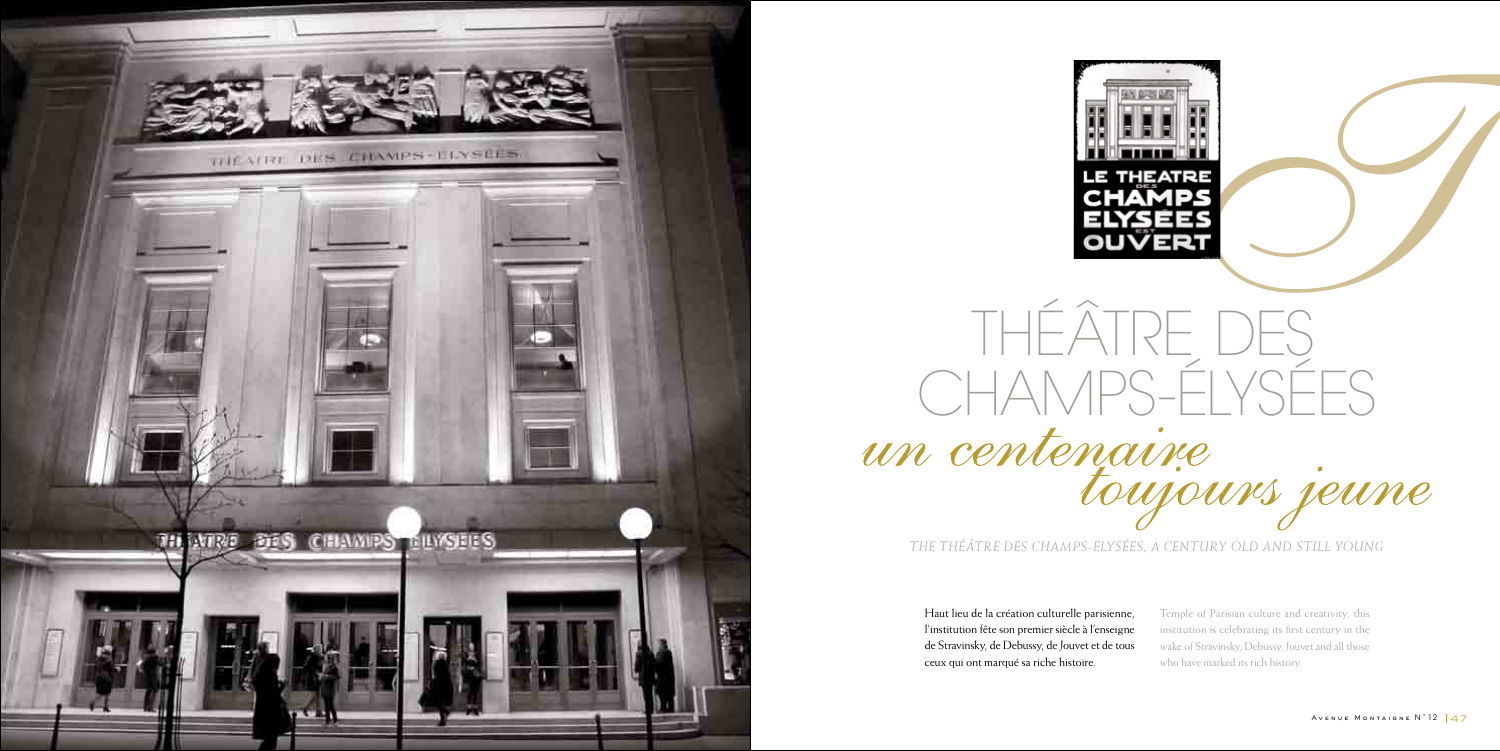

Gabriel Astruc (1864-1938)



#### Le rêve fou de Gabriel Astruc

#### Gabriel Astruc's grandiose dream

En 1906, un entrepreneur du monde de la musique, Gabriel Astruc (1864-1938), propose la construction d'un nouveau «Palais philharmonique» au rond-point des Champs-Élysées. Ce personnage visionnaire, à la fois journaliste, éditeur *(la revue Musica)*, imprésario (il a organisé des tournées des concerts Lamoureux en Allemagne ou de Camille Saint-Saëns en Amérique) et directeur de théâtre, voit grand dès l'origine. Il prévoit en effet un complexe de trois salles permettant une programmation ambitieuse (et anticipant sur les actuels multiplexes). Le projet est refusé en 1908 par le conseil municipal mais Astruc persiste et propose un nouvel emplacement, tout proche: l'Avenue Montaigne. Le lieu est bien choisi: l'ancienne «allée des Veuves», qui a connu un passage à vide après la fin du Second Empire, s'apprête à vivre un renouveau spectaculaire. Le 30 mars 1913, c'est le grand jour: le théâtre est inauguré dans une mise en lumière exceptionnelle: un projecteur de la tour Eiffel est braqué sur l'Avenue Montaigne ! Le rêve fou<br> **de Gabriel Astruc**<br>
En 1906, un entrepreneur du monde de la musique, Gabriel<br>
Astruc (1864-1938), propose la construction d'un nouveau<br>
«Palais philharmonique» au rond-point des Champs-Élysées. Ce<br>
personnage

In 1906, an entrepreneur of the music world, Gabriel Astruc (1864- 1938), proposed the construction of a new "Philharmonique Palace" at the Rond-Point des Champs-Elysées. This visionary, at once a journalist and editor *(La Revue Musica),* an impresario (he organized a series of concerts by Lamoureux in Germany and by Camille Saint-Saëns in America), and also a theatre director, had, from the beginning, a grandiose idea. He imagined a complex of three concert halls to allow for ambitious programming (and which was a precursor of today's multiplexes.) The project was refused in 1908 by the municipal council, but Astruc persisted, proposing his idea for a new location nearby: the Avenue Montaigne. The site was well chosen: The former *"Allée des Veuves"* (Widow's Walk), which had been deserted after the end of the Second Empire, was about to experience a spectacular renaissance. March 30, 1913, was the great day, the day of the new theater's inauguration in an exceptional bath of light: A projector from the Eiffel Tower lit up the Avenue Montaigne!



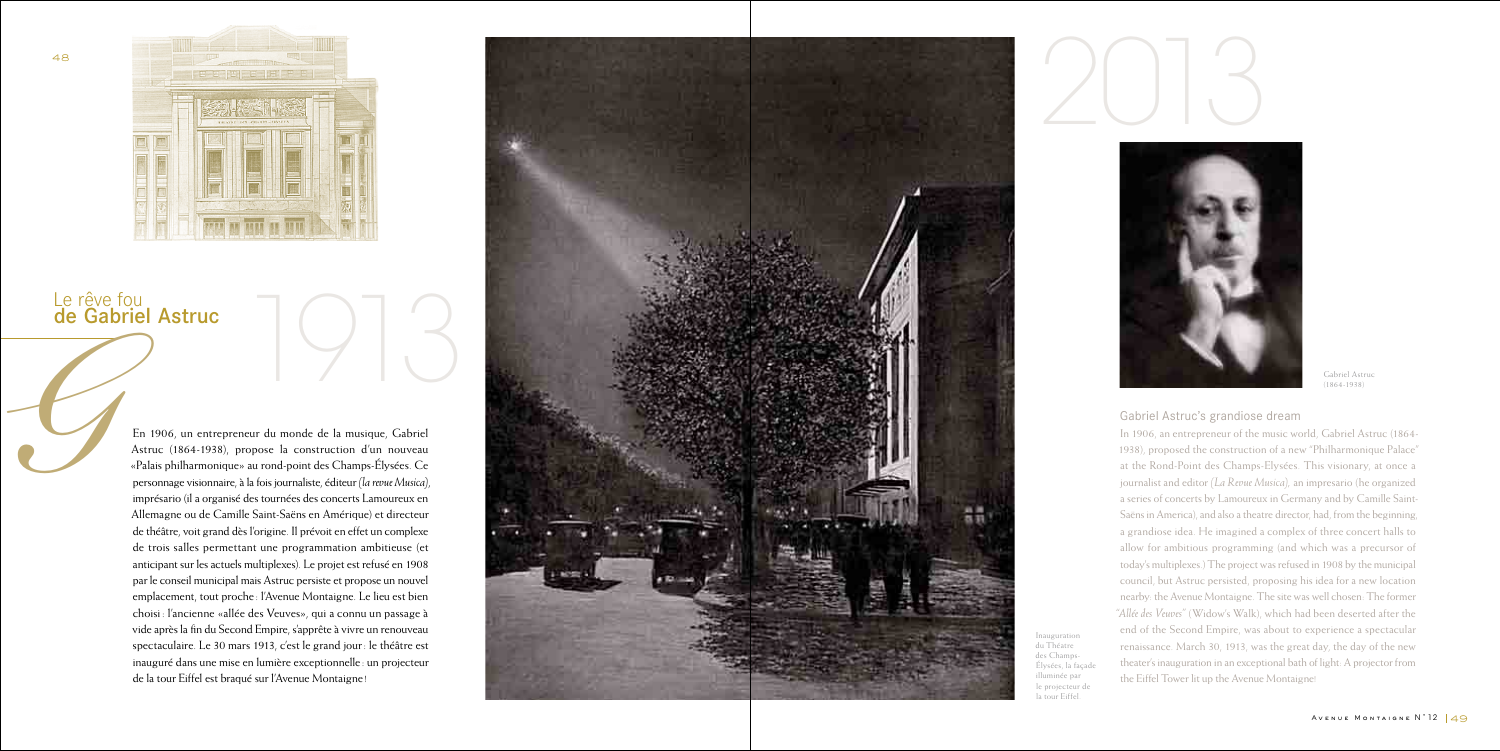Depuis l'ouverture de l'Opéra, quarante ans plus tôt, on n'avait pas souvenir d'un tel événement. La Belle Epoque tirait sa révé rence en accueillant un bâtiment exceptionnel. Les plus grands créateurs du temps avaient été convoqués, avec une audace certaine. Ainsi l'architecte en était Auguste Perret, pionnier du béton armé. Celui qui allait devenir l'un des artisans de la reconstruction en 1945 n'avait pas encore quarante ans. Son immeuble de la rue Franklin et son garage de la rue de Ponthieu étaient inconnus du grand public… Sur les bas-reliefs de la façade, c'est Antoine Bourdelle qui se charge d'installer Apollon et les muses. Même casting de classe à l'intérieur avec une véri table escadre de peintres nabis. Ker-Xavier Roussel s'occupe du rideau de scène, dédié à Bacchus et qui restera en place pendant plus d'une décennie, Maurice Denis peint une gigan tesque Histoire de la musique sous la coupole tandis qu'Edouard Vuillard évoque sur ses panneaux *Le Malade imaginaire* .



The talents of Perret, Bourdelle and Vuillard Since the opening of the Opera forty years earlier, Paris had not seen such an event. The Belle Epoque drew to a close, ushering in this exceptional building.The greatest talents of the period had been called upon to participate, each demonstrating a certain audacity. Auguste Perret, a pioneer of reinforced concrete, was the architect. Not yet 40 years old at the time, he would also be one of the artisans of the reconstruction in 1945. His building on rue Franklin and his garage of rue de Ponthieu were not yet known to the general public. Antoine Bourdelle was hired to decorate the bas-reliefs of the façade with images of Apollo and the muses of music, drama and tragedy. The same level of class applied for the casting of the interior, with a real brigade of Nabi painters. Ker-Xavier Roussel was responsible for the stage curtain dedicated to Bacchus, which would remain in place for more than a decade. Maurice Denis painted a gigantic *"Histoire de la musique" (History of music)* in the dome, and on the panels, Edouard Vuillard depicted *Le Malade Imaginaire (Moliére's Imaginary Invalid)* .





## Signé<br>Perret, Bourdelle et Vuillard **Signé**<br>Frret, Bourdelle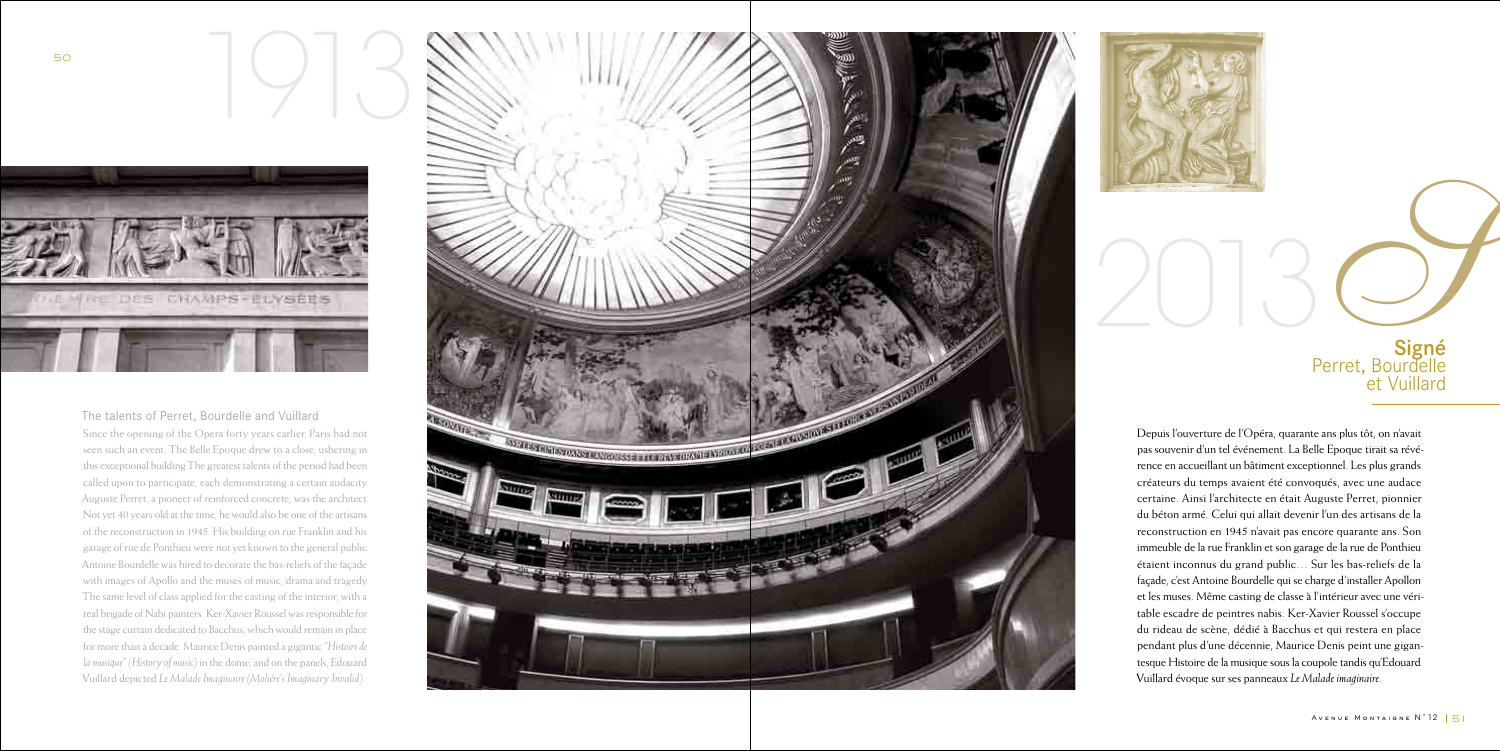Le premier concert symphonique a lieu le 2 avril 1913. Au programme, Paul Dukas, qui dirige son *Apprenti sorcier,* et Claude Debussy, qui fait de même avec *La Mer.* Le ton est donné et les esprits conservateurs sont prévenus: la création contemporaine est à l'honneur! On en aura l'illustration parfaite deux mois plus tard. Le 30 mai, *Le Sacre du printemps* est à l'affiche. Ce qui aurait pu n'être qu'une représentation comme une autre est entré dans l'histoire du XX<sup>e</sup> siècle. L'œuvre de Stravinsky suscite une folle bronca. «Écoutez d'abord, vous sifflerez après!» hurle Gabriel Astruc. Peine perdue: au milieu de la belle société parisienne (on remarque dans l'assistance les Rothschild, Proust, Gide et Cocteau), partisans et opposants s'empoignent furieusement. Blaise Cendrars, qui n'est pas encore manchot, cogne à tout va pour défendre son copain Stravinsky et se fait assommer par un strapontin. Après les combats, qui dévastent la salle, Diaghilev erre toute la nuit, hagard, au bois de Boulogne…

|                                                                                                                                                                        | ш                                                                                                                                            |
|------------------------------------------------------------------------------------------------------------------------------------------------------------------------|----------------------------------------------------------------------------------------------------------------------------------------------|
|                                                                                                                                                                        |                                                                                                                                              |
| DIAGHILEW<br><b>KSEI</b><br>残語图                                                                                                                                        |                                                                                                                                              |
| 121210-010<br><b>COLORADO AND</b>                                                                                                                                      | <b>FEDERATION</b><br>⊞—<br><b><i><u><i><u>estessionis</u></i></u></i></b><br><b>SECTIONARY</b>                                               |
|                                                                                                                                                                        | ARRAIGHAM LARA<br>٣m<br><b>Barried Avenue</b>                                                                                                |
| <b>John American</b><br>are sed into prevailables a<br><b>CONTRACTOR</b><br>181910103.3<br>1,3140<br><b>W. MARINE, 1912 PIRCH TRAIN</b><br>Analyze and presente to see | <b>SHEIRBLLE</b><br><b>CA64488</b><br>provide Park<br><b>A.A. Ward-Rd</b><br><b>ANCHOR CALLS TO STATE FOR</b><br><b><i>Links</i></b> Roberts |
| <b>PERSON</b><br>- 1<br><b><i>CDB BYLINGIBUS</i></b><br>100910<br>19.10 1911<br>44,414,414<br>-------                                                                  |                                                                                                                                              |
| <b>JEFFER ATA</b><br><b>RT RIGGIANA</b><br><b>RE WHO SHEERS</b><br><b>Liminaud</b>                                                                                     | DIN<br><b><i><b>B</b></i> B</b> <sub>1</sub> <i>D</i> <sub><b>R</b><sup></sup><b>B</b><sub>1</sub><i>D</i><sub>R</sub><sup></sup></sub>      |
| 1413 (11)<br>1114-011<br>LE TRIBUNEE                                                                                                                                   |                                                                                                                                              |

#### The mad night of

the *Sacre du Printemps* The first symphony concert was performed on April 2, 1913, with Paul Dukas directing the

*Apprenti Sorcier, (The Sorcerer's Apprentice)* and Claude Debussy, conducting *La Mer.* The tone was set and conservative souls had been forewarned: contemporary

creations were the watchword. The perfect illustration of this would come two months later. On May 30, *Le Sacre du Printemps (The Rite of Spring)* was on the billboards. And what might have been just another performance, would go down in the history of the  $20<sup>th</sup>$  century. Stravinsky's work created a tremendous uproar in the concert hall. "Listen first, you can hoot and boo later!", screamed Gabriel Astruc. But to no avail, in the midst of the cream of Parisian society, (including the Rothschild's, Proust, Gide and Cocteau), supporters and detractors came to fisticuffs. Novelist and poet Blaise Cendrars, who had not yet lost his arm, started throwing punches wildly to defend his friend Stravinsky and was knocked out by a flying theatre seat. After the fray, which devastated the concert hall, a haggard Diaghilev, wandered all night long in the forest of the nearby Bois de Boulogne.

#### From Toscanini to Yasmina Reza

A hundred years later, the Théâtre des Champs-Elysées, inscribed on the list of Historic Monuments since 1957, can look back with pride. If its patrons and its administrators have changed over time (from Gabriel Thomas, the financier who was behind Gabriel Astruc's nomination, followed by the American philanthropist Ganna Walska, and since 1970, by France's consignment fund, the *Caisse des Dépots et Consignations*) it has retained its penchant for risk and innovation and has remained true to Marcel Proust's lengthy definition, "a temple of music, dance, theatre, architecture and painting". The largest concert hall has welcomed Furtwängler, Toscanini, Horowitz and Rostropovitch, while the Comédie and Studio, two rooms dedicated to theatre, have had an equally rich history, from Hébertot and Louis Jouvet, who were the first innovators here, to Jean Anouilh, Jean Giraudoux and Yasmina Reza. Cent ans plus tard, le Théâtre des Champs-Élysées, inscrit aux Monuments historiques depuis 1957, peut regarder en arrière avec fierté. Si ses mécènes et ses administrateurs ont changé au cours du temps (à Gabriel Thomas, le financier qui appuya Gabriel Astruc, a succédé la philanthrope américaine Ganna Walska, puis la Caisse des Dépôts et Consignations depuis 1970), il a conservé le goût du risque et de l'innovation et est demeuré ce que Marcel Proust avait défini, en une formule un peu longue, le «temple de la musique, de la danse, du théâtre, de l'architecture et de la peinture». Si la grande salle a vu passer Furtwängler, Toscanini, Horowitz ou Rostropovitch, la Comédie et le Studio, dédiés au théâtre, ont une mémoire tout aussi riche, de Jacques Hébertot et Louis Jouvet, qui en furent les animateurs, à Jean Anouilh, Jean Giraudoux ou Yasmina Reza.

1. *Le Sacre du printemps* lors de sa création au Théâtre des Champs-Élysées, 1913 *© Roger-Viollet* 2. Igor Stravinsky *© Roger-Viollet* 3. Affiche pour la saison des Ballets Russes, 1920 4. Programme pour la saison Russe, 1913



5. Programme pour les ballets Léonidoff, 1922

The Champs Elysees

2.

3.



### La folle nuit<br>du Sacre du printemps La folle nuit<br>du Sacre du printemps  $\left\{\bigotimes_{\text{The mod right of }\atop \text{the } S \text{ } \text{correlation} } S + 2013 \right\}$

4.